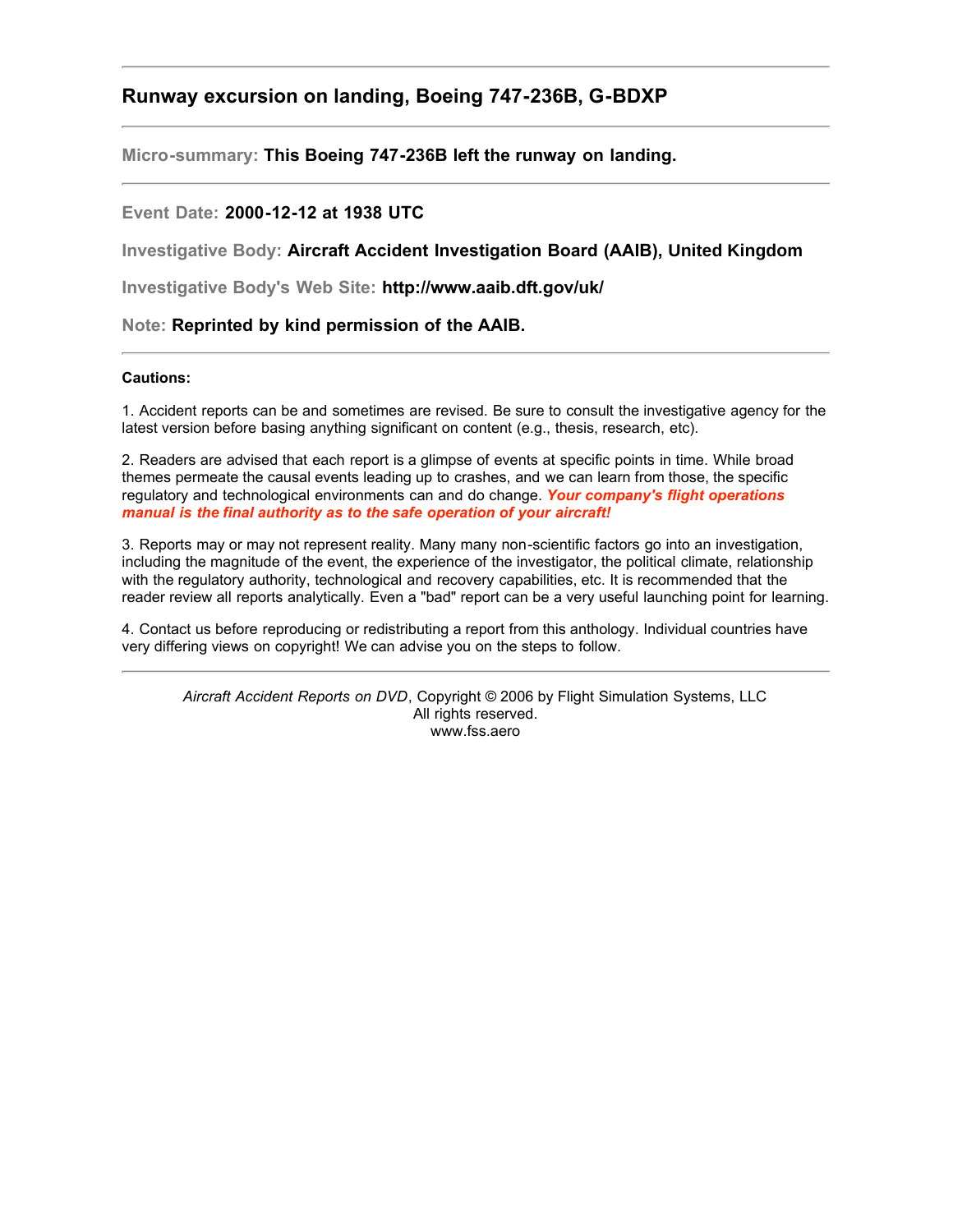# **Boeing 747-236B, G-BDXP**

| <b>AAIB Bulletin No: 5/2002</b>        | Ref: EW/C2000/12/05                                                              | Category: 1.1     |
|----------------------------------------|----------------------------------------------------------------------------------|-------------------|
| <b>INCIDENT</b>                        |                                                                                  |                   |
| <b>Aircraft Type and Registration:</b> | Boeing 747-236B, G-BDXP                                                          |                   |
| No & Type of Engines:                  | 4 Rolls-Royce RB211-524D4-19 turbofan engines                                    |                   |
| <b>Year of Manufacture:</b>            | 1988                                                                             |                   |
| Date & Time (UTC):                     | 12 December 2000 at 1938 hrs                                                     |                   |
| Location:                              | London Heathrow Airport                                                          |                   |
| <b>Type of Flight:</b>                 | Public Transport (Passenger)                                                     |                   |
| <b>Persons on Board:</b>               | $Crew - 18$                                                                      | Passengers - 116  |
| <b>Injuries:</b>                       | Crew - None                                                                      | Passengers - None |
| <b>Nature of Damage:</b>               | None                                                                             |                   |
| <b>Commander's Licence:</b>            | Airline Transport Pilot's Licence                                                |                   |
| <b>Commander's Age:</b>                | 47 years                                                                         |                   |
|                                        | <b>Commander's Flying Experience:</b> 11,336 hours (of which 6,344 were on type) |                   |
|                                        | Last 90 days - 112 hours                                                         |                   |
|                                        | Last 28 days - 71 hours                                                          |                   |
| <b>Information Source:</b>             | <b>AAIB</b> Field Investigation                                                  |                   |

## **History of the flight**

The flight departed from Boston USA and was inbound to London Heathrow Airport (LHR). The 1800 hrs Terminal Aerodrome Forecast (TAF) for LHR, obtained en-route by the crew, indicated that surface winds could increase to a value in excess of the aircraft crosswind limitation at the expected time of arrival. The crew reviewed the available alternates and decided that London Stansted Airport would be the most suitable in the event of LHR being unavailable.

At 1917 hrs the aircraft was required to hold in the London area awaiting an approach. The crew asked London Area and Terminal Control Centre (LATCC) whether Runway 23 would be available in view of the wind conditions. They were advised that it was but would entail a 20 minute delay for the flight. In light of this information, together with the fact that the surface wind remained within limits for Runway 27R and that an ILS approach would be preferred the commander elected to continue for an approach for Runway 27R, the landing runway scheduled for use until 2359 hrs.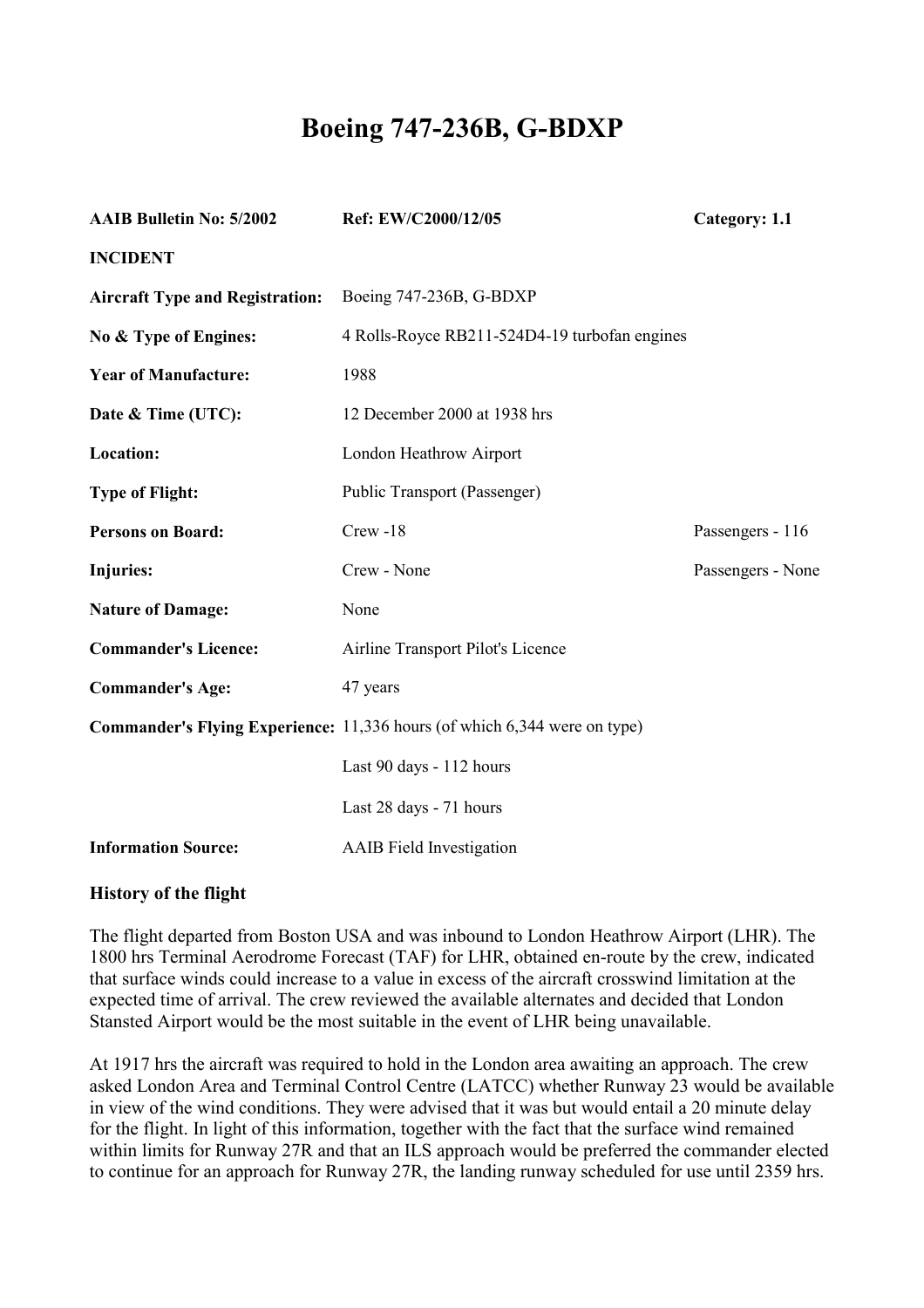The First Officer (FO) flew the approach with the autopilot engaged. At about 1,000 feet agl the Flight Engineer (FE) advised the others of the Inertial Navigation System (INS) derived wind; 206°/45kt with a drift of 16.1°. ATC advised another aircraft ahead on the approach that severe turbulence could be expected around the area of the hangars on short final. A question was raised amongst the incident crew as to why the airport was using this runway in these conditions as from their own previous experience Runway 27L would be preferable. At 700 feet agl with visual contact established the commander took control, in accordance with company standard operating procedures, and then disengaged the autopilot. Flap 25 with a VREF speed of 135 kt was used for landing. The FE read out a drift angle of 12° at touchdown. The touchdown was made at 150 kt on a heading 8o left of the runway QDM of 273°M, smoothly and close to the centreline. Autospeedbrake deployed normally. After touchdown the aircraft initially tracked towards the left of the runway despite the commander's attempts to maintain the centreline by the use of full right rudder. The left wing of the aircraft lifted to give a right roll attitude of 4° and then returned to level. The FO delayed the selection of reverse thrust until he was confident that the aircraft was under control. The aircraft tracked back towards the runway centreline and thrust reversers were then deployed at a speed of 110 kt. The centreline was regained and the aircraft began to track slightly to the right. An input of 70% left rudder was used for a short time to counter this and the aircraft swung rapidly to the left. Reverse thrust was cancelled and the commander attempted to use the steering tiller to regain control but felt the nosewheel scrubbing across the runway surface. The left wing briefly lifted again. Full right rudder was reapplied but the aircraft continued tracking to the left and came off the paved area into a grass triangle between two taxiways.

The aircraft came to rest on the grass and the flight crew assessed the possible damage. The commander consulted with the attending Heathrow Fire Service and decided that it was not necessary to carry out a passenger evacuation of the aircraft and completed a normal shutdown. The emergency services confirmed that there was no apparent damage to the aircraft. There was some delay before steps could be attached and passengers disembarked because of the difficult ground and wind conditions.

## **Meteorological conditions**

The synoptic situation at 1900 hrs on 12 December 2000 showed a low pressure area centred over north-west Ireland with a cold front lying from South Wales to Western Scotland and a trough lying 40 nm west of London. A very strong southerly airstream covered the Heathrow area.

The 1920 hrs ATIS report for LHR included the following; "landing Runway 27R, surface wind 190°/21 kt gusting to 32 kt, varying between 160° and 220°, visibility 10 km, moderate rain, cloud broken at 1,300 feet and overcast at 1,800 feet, temperature 13°C, dewpoint 11°C and QNH 998 mb pilots be advised turbulence may be experienced during the last mile of final approach to Runway 27R and windshear has been forecast". This information was included as a result of an instruction in the Manual of Air Traffic Services (MATS) Part 2 for LHR requiring a message to be broadcast if the surface wind is between 170° and 230° in direction and exceeds 15 kt. There was no similar requirement for Runway 27L.

A Meteorological Office anemograph trace was available for the investigation. The anemometer was located in a position near to the threshold of Runway 09R, some 1 to 2 nm from the relevant section of Runway 27R. These traces recorded a minimum wind speed of 12 kt and a maximum of 36 kt in a two-minute period around the time of the incident.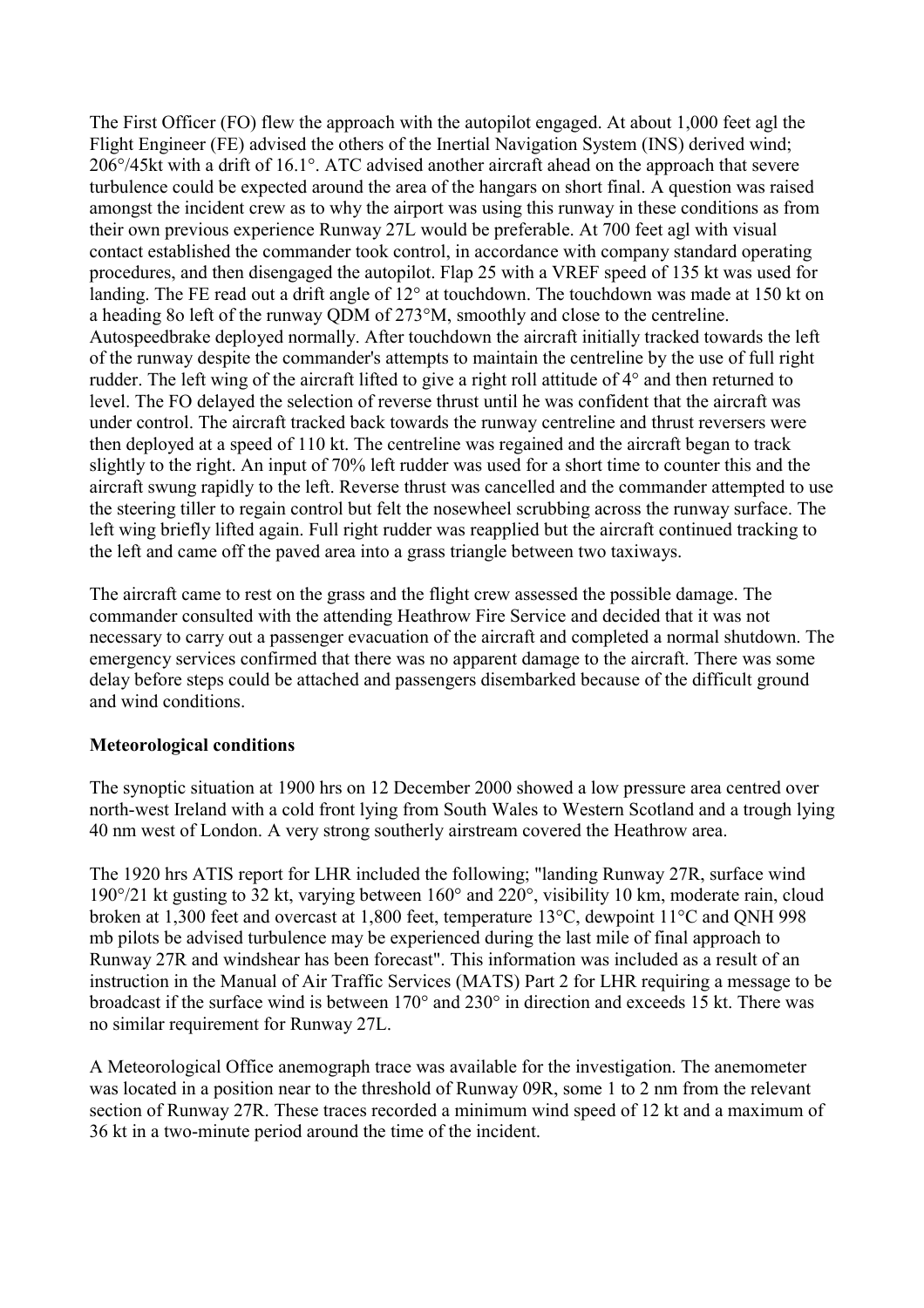Data was also available from a touchdown sensor for Runway 27R. This data gives a 2-minute mean wind speed and the maximum and minimum values over a 10-minute period. The values recorded at 1938 hrs were as follows; mean wind speed 25 kt, maximum 33 kt and minimum 15 kt, mean wind direction 198°M, maximum 220°M and minimum 180°M. The tower reported wind passed to the aircraft with the landing clearance was 200°M/31 kt.

The runway condition was wet. Subsequent to the incident a grip test on Runway 27R was carried out by the airport operator and a braking condition 'good' reading was obtained.

## **The aircraft**

The aircraft centre of gravity was calculated to have been in the middle of the allowable range. The landing weight of the aircraft was 216 tonnes, the maximum allowable was 285 tonnes.

The aircraft had one significant outstanding technical defect, an unserviceable autothrottle system. This defect caused the orange reference speed 'bug' to remain fixed at 290 kt throughout the flight. A manually positioned 'bug' was used instead by the crew for setting the appropriate reference speed and the thrust levers were operated manually.

The maximum demonstrated crosswind for the aircraft type on initial certification was 28 kt. The crosswind demonstration was conducted on a dry runway, and this level of crosswind was not considered to be the limiting crosswind condition. In 1995, a need to better understand the aircraft's crosswind capability was identified following a number of crosswind related diversions among operators. The manufacturer carried out a program of simulator trials and engineering analysis that resulted in revised crosswind guidelines. The simulator trials were based on steady wind conditions. The landing crosswind guideline for the 747-200 aircraft was revised to 32 kt on a wet runway and the operator adopted this in September 1996.

The recommended technique for landing in a crosswind on a wet surface was to fly the aircraft onto the runway while maintaining the runway centreline track. The Boeing 747 Flight Crew Training Manual states: *"It is not necessary to eliminate the crosswind crab angle prior to touchdown on wet runways. Allowing the airplane to touch down without removing the crab angle will reduce drift toward the downwind side of the runway"*. It was recommended in the operators own flight crew manual that selection of reverse thrust be delayed until directional control was assured because of the possible adverse effect of the reverse thrust vector.

The aircraft's rudder fine steering system had been de-activated by the operator to ensure commonality amongst its Boeing 747 'Classic' fleet. Should full rudder be insufficient to keep the aircraft straight then both the manufacturer and the operator recommended the use of differential braking. This technique was rarely required and not routinely practised in the simulator. The operator's Boeing 747 flying manual also stated that tiller operated steering could be used at speeds of up to 100 kt but would not normally be required until 40 kt.

The aircraft was also equipped with a body gear steering system selected by a switch on the overhead panel. This system was used solely for taxiing and the switch was not selected on at any time during this incident.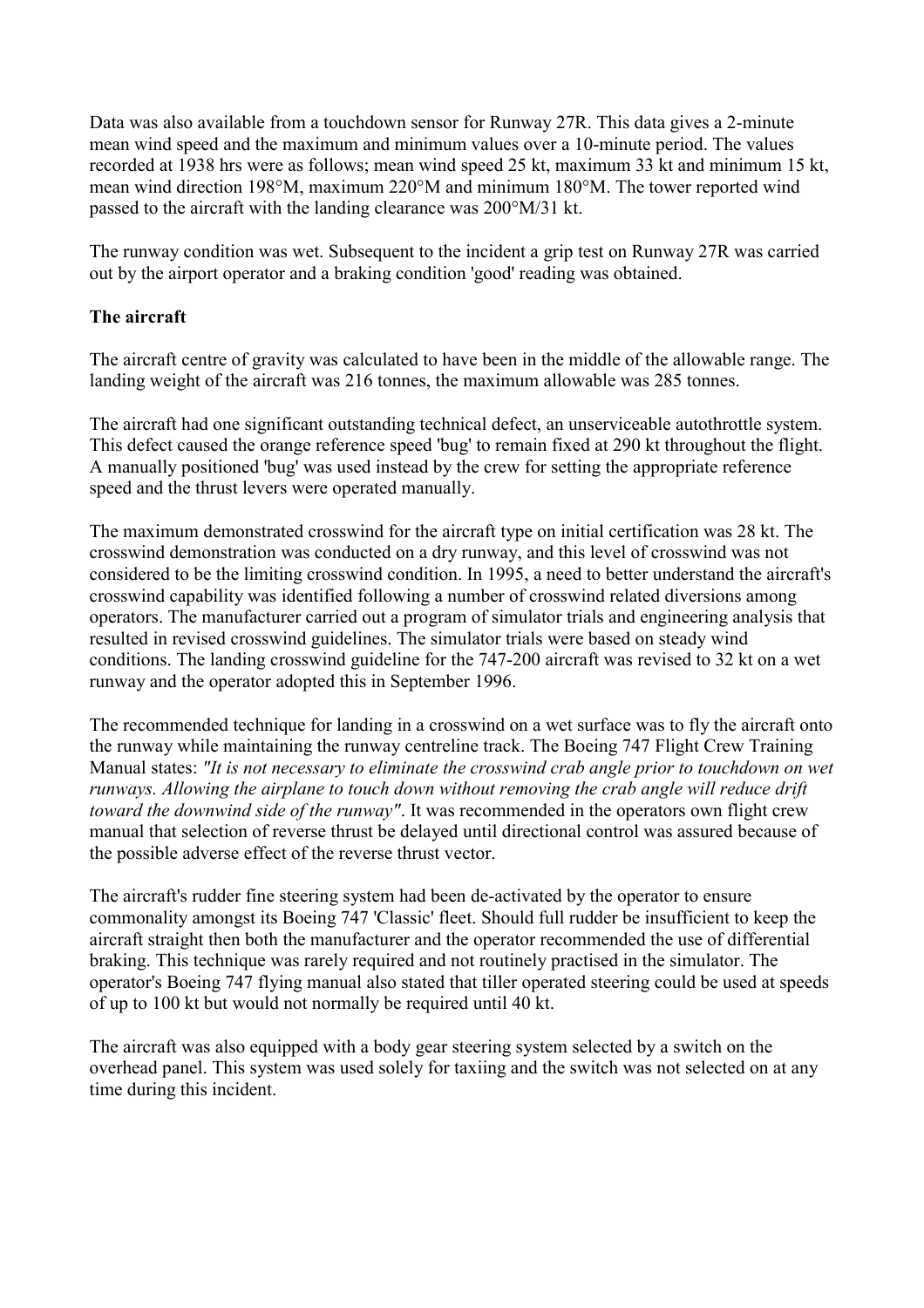## **Flight recorders**

Information retrieved from the Cockpit Voice Recorder (CVR), the Flight Data Recorder (FDR) and the Quick Access Recorder (QAR) was used to reconstruct a time history of the aircraft's approach and landing. Appendix A and Appendix B contain extracts of the FDR data. Rudder pedal position was recorded but rudder deflection was not. No data on the tiller input was available from the data recorders therefore it was not possible to calculate the nose wheel angle during the landing roll. The FDR and QAR recordings also provided the data to enable the aircraft's track along the runway to be derived.

The CVR recording contained three ATC transmissions warning approaching aircraft about turbulence on short finals to Runway 27R. Of these one was specifically transmitted to the accident aircraft whilst it was 8.5 nm, (4 minutes), from touchdown. The surface wind at this time was reported as 200 o/ 25 kt gusting 30 kt.

The aircraft remained accurately aligned on the localiser signal throughout the approach although it was slightly below the glideslope on final approach. Thirty six seconds before touchdown ATC reported the surface wind as 200o/31 kt. The commander commented "that's on our limits". Ten seconds before touchdown ATC reported the wind as 200o/28 kt occasionally gusting 30 kt.

Throughout the approach the FE called the INS derived headwind and drift. The numbers called were consistent with the wind data recorded on the QAR. The winds recorded on the QAR were 216o/27 kt four seconds before touchdown and 191o/27 kt at touchdown.

The FDR data and the CVR recording confirm that the commander had difficulty controlling the aircraft after landing. During the first 10 seconds on the landing roll first the left and then the right wing lifted. Full right rudder pedal was used in an attempt to regain and maintain the runway centre line.

The comments on the CVR together with the reductions in the amplitude and frequency of the control inputs and the deployment of reverse thrust indicated that the crew considered the aircraft was under control as it decelerated through 110 kt.

As the airspeed reduced through 100 kt the relationship between airspeed and groundspeed changed consistent with the aircraft encountering a 8 kt relative increase in headwind component. The aircraft began to turn right and full left rudder pedal and 80% left control wheel were applied. Two seconds later the increased headwind component disappeared.

A further 3 seconds later the airspeed and groundspeed difference was consistent with a relative headwind component increase of 16 kt. The left wing of the aircraft began to lift and the aircraft began to turn left. Full right rudder pedal and full left control wheel were applied. The aircraft continued to turn to the left. The maximum roll angle reached was approximately 4° to the right. The aircraft left the runway on a heading of 242o at a speed of 50 kt. After leaving the paved surface the aircraft heading increased and it came to rest on a heading of about 258o.

## **Radar recording**

Ground movement radar was recorded for the duration of the incident. The replay showed the aircraft initially tracking the runway centreline when still airborne. It was not possible to locate the exact moment of touchdown but the replay then showed a deviation to the left of the centreline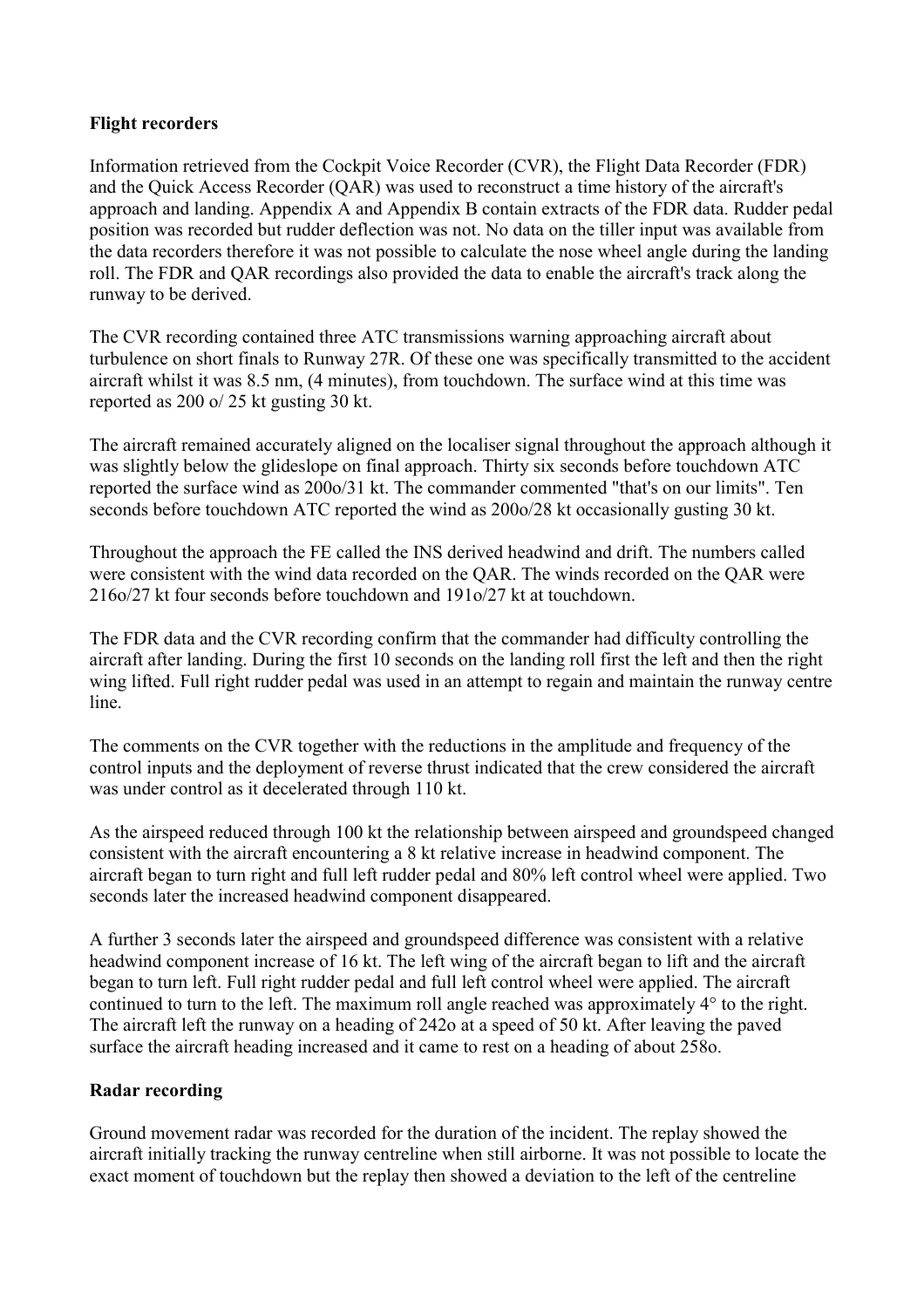followed by a return to the centreline and then a slight deviation to the right. The aircraft then rapidly turned to the left and off the side of the runway. This gave a good correlation with the data from the FDR and the reports of the flight crew.

## **Examination of the aircraft and runway**

The aircraft had run onto a grassed area (designated block 8) adjoining the left side of Block 11 on Runway 27R, approximately mid way down its length. It came to rest aligned approximately 16° to the left of runway heading, with its right main gear 7 metres from the edge of the paved surface, having travelled a total distance of approximately 80 metres on the grass. The wheels sank to approximately axle depth in the soft ground, but the aircraft sustained no significant damage during the incident. Examination of the paved surface revealed a set of faint but clearly distinguishable scrub marks from each of the tyres, made by the aircraft as it crossed the 22.5 metre wide paved shoulder on the left margin of the runway; it was not possible to identify any marks on the darker surface of the runway proper.

The visible tyre tracks indicated that the aircraft had departed the runway at an angle of approximately 30° to the left of the runway axis, and the nose tyre tracks diverged to the left, relative to the main tyre tracks, as they approached the edge of the paved surface consistent with a yaw rate to the left. As they crossed onto the grass, the nose tracks merged with those from the left body gear, and remained so up to the point where the aircraft came to rest, indicating that the yaw rate to the left had been contained by the time the aircraft ran onto the grass, albeit with a residual yaw angle to the left of approximately 12°. The fact that the (normally free-rolling) nosewheel tyres left visible marks showed that they were developing side forces at, or approaching, their limits of adhesion as the aircraft departed the runway, consistent with the nosewheels being actively steered in an attempt to regain the correct heading.

#### **Runway allocation**

There are two main runways at LHR, 27L/09R, 27R/09L, and one subsidiary, Runway 23. The main runways all have Category III ILS approach aids installed. The sole approach aid for Runway 23 was a Surveillance Radar Approach terminating at 2 nm with a minimum descent altitude of 730 feet.

Runway alternation at Heathrow was introduced for daytime landings (7.00 am to 11.00 pm) in 1972[[1\]](#page-9-0) . It applies during westerly operations only and provides communities east of the airport under the final approach tracks with predictable periods of relief from the noise of landing aircraft. During daytime westerly operations, landing aircraft use one runway from 7.00 am until 3.00 pm (local time) and switch to the parallel runway from 3.00 pm until 1100 pm. In order to achieve a fair and equitable balance in the use of the two runways, the runway assigned to landing aircraft after 3.00 pm also alternates on a weekly basis so that communities in west London situated under the final approach tracks may benefit from quieter periods in the mornings, or the afternoons and evenings as the case may be. The programme for runway alternation at the time of the incident had been agreed with The Department of the Environment Transport and the Regions (DETR)<sup>[\[2\]](#page-9-0)</sup> in December 2000 and then published as a Temporary Operational Instruction to National Air Traffic Services (NATS). The DETR instructions with regard to preferential runway use included the following: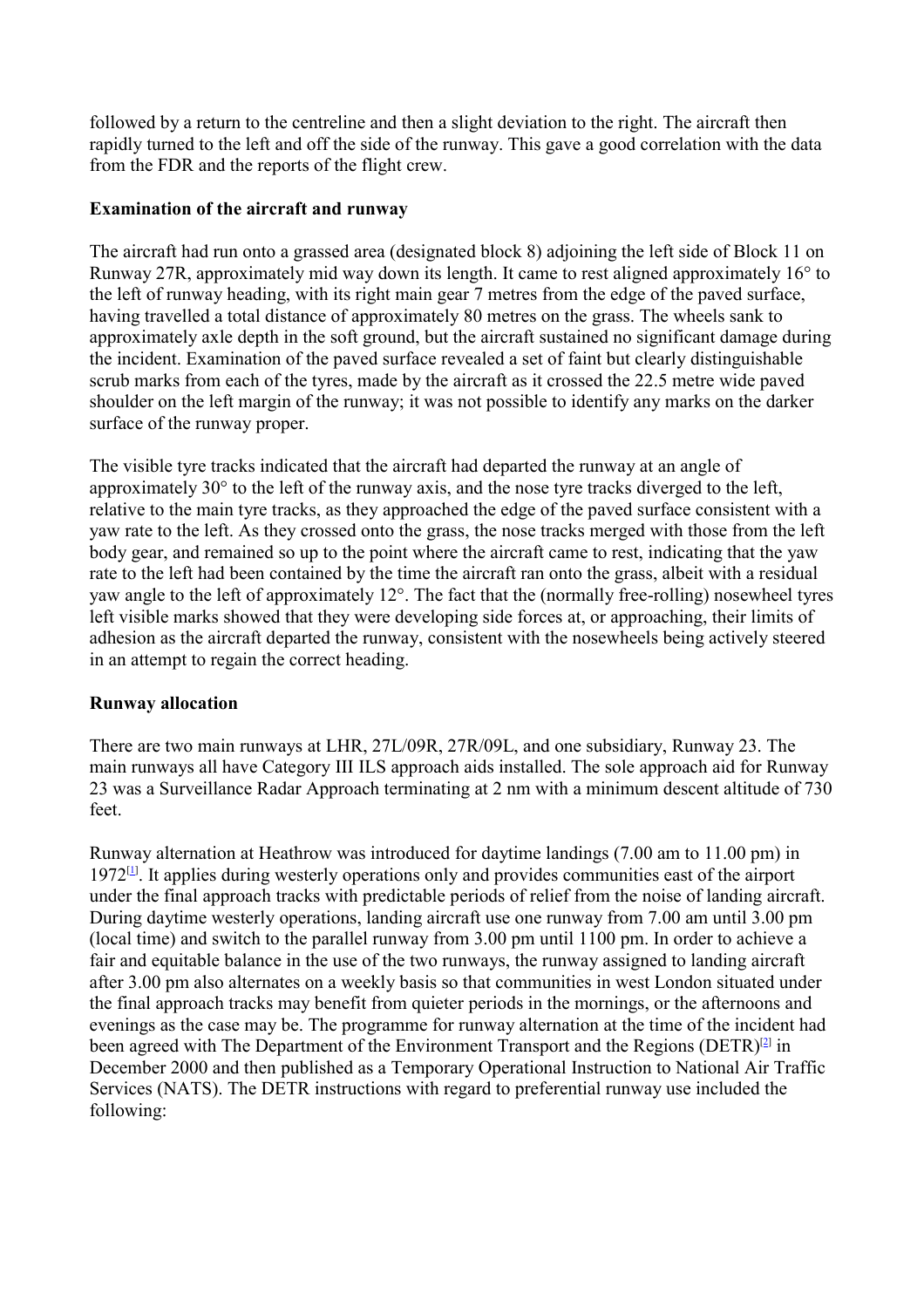*"When the associated cross wind component on these main runways exceeds 20*  knots, runway 5/23<sup>[[3\]](#page-9-0)</sup> will normally be made available if there is a lesser cross wind *component affecting it."* 

*"Pilots who ask for permission to use the runway into the wind when, in accordance with these procedures, Runway 27R or 27L are in use, should understand that their arrival or departure may be delayed."*

#### **Status of the runway alternation scheme**

The runway alternation scheme is a non-statutory noise amelioration measure but it has long been widely accepted that any proposal to change the scheme would come within the category of actions that require the approval of the Secretary of State. Nevertheless, since the introduction of the runway alternation scheme, NATS has always had the discretion to suspend its operation temporarily in order to reduce delays to arriving aircraft. Moreover, during the Terminal 5 Planning Inquiry, it was stated in evidence that: *"Landings out of alternation may also be necessary due to equipment failure, debris on the runway, or due to turbulence over the last mile of the final approach to Runway 27R (arising from the effect of southerly cross-winds and the positions of the large hangers in the maintenance area)."*

## **Runway selection**

In accordance with MATS Part 2 (Heathrow ATC instructions), runway selection is the responsibility of the ATC watch manager. The instructions state: *"Runway 23 is not to be used with a tail wind component and should normally be selected for use only when the mean crosswind component on the main runways exceeds 25 kts."* The section of MATS Part 2 which describes the procedure for activating Runway 23 states: *"The Met Office will issue an appropriate severe weather warning whenever winds necessitating the use of Runway 23 are forecast. Prior to the anticipated use of the runway, the ADC Supervisor[\[4\]](#page-9-0) is to consult with the Met Office Forecaster at Bracknell in order to ascertain a more accurate timing of the severe weather . Based on this forecast, the following procedure is to be adopted 3 hours prior to the planned runway promulgation."*

The detail of the procedure is not reiterated in this report but it involves notification action and the removal of aircraft from areas adjacent to Runway 23. The relocation of aircraft usually results in a shortage of aircraft stands and aircraft may have to be parked in overflow areas remote from the terminals. This factor is one reason why three hours advance notice is required. Subsequently, the change to Runway 23 may or may not take place depending on the actual crosswind component, but the preparations enable ATC to effect the change in 20 minutes. When Runway 23 is used for landing, Runway 27R is normally used for departures.

## **Turbulence in strong wind conditions**

The UK Aeronautical Information Publication (AIP) contains the following warnings for LHR:

*"Pilots are warned, when landing on Runway 27R in strong southerly/south westerly winds, of the possibility of building-induced turbulence and large windshear effects."*

Also: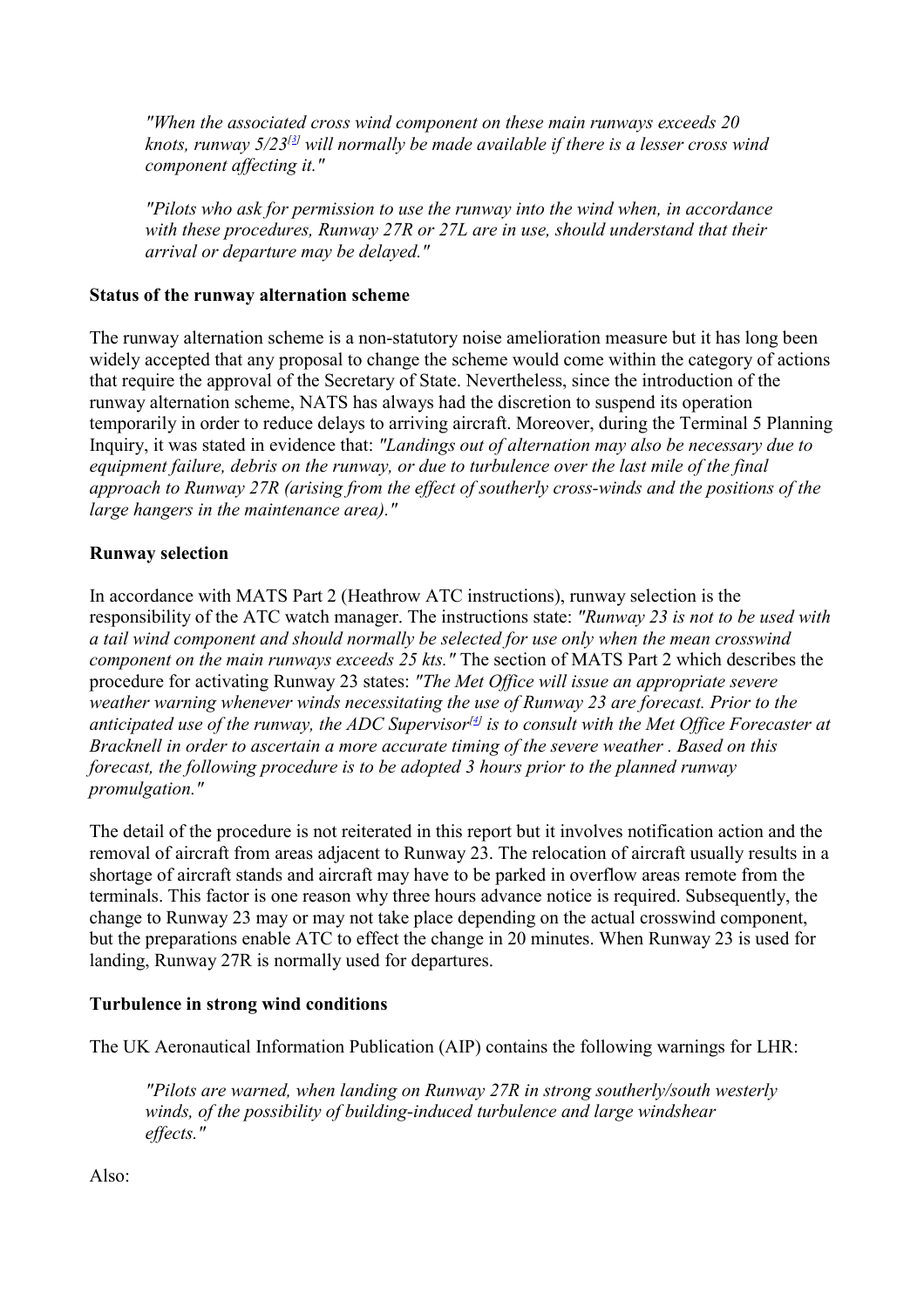*"Similarly, R27L arrivals may be affected by winds with a strong Northerly component. Building-induced turbulence may be experienced at the mid sections of each runway from winds with a strong Southerly, or strong Northerly component."*

A study of wind effects was carried out on Runway 27L in 1995 prior to the construction of a new building 450 metres from the runway. No study has been undertaken for the environment around Runway 27R and so no data comparison was possible.

There were no specific procedures or guidelines outlined in MATS Part 2 for the ATC Watch Manager to implement a change to Runway 27L for landing traffic in adverse wind conditions for Runway 27R. On some occasions in the past, under similar conditions, changes had been effected at the discretion of the Watch Manager, sometimes following requests from pilots. MATS instructions required these occasions to be logged by the Watch Manager. However, final responsibility for acceptance of the allocated runway rests with the aircraft commander.

### **Data analysis**

The plot of FDR data covering the final part of the approach and landing given at Appendix A *(jpg 103kb)* provides an overview of events, and the more detailed plot at Appendix B *(jpg 102kb)*  covers the touchdown and subsequent landing roll.

The heading data during the final 400 feet of the approach shows an angle to the left of runway heading varying between 7° and 13°, with approximately 8° remaining at the instant of touchdown. The lateral acceleration trace displays considerable activity throughout the approach with excursions to both left and right. Immediately after touchdown, the data indicates a rapidly increased acceleration to the left, consistent with the tyre side-forces which would have developed as the mainwheels touched down with 8° of yaw to the left. The associated translation towards the left side of the runway peaked about 3 seconds after touchdown, and thereafter reduced, passing through zero some 3 seconds later.

Right rudder pedal was applied immediately at touchdown: initially at about 30% deflection, held for approximately three seconds; then at about 45%, held for a further two seconds; then at maximum deflection. These applications of rudder pedal progressively reduced the left heading deviation, and the lateral acceleration trace shows a corresponding reduction, passing through zero as the heading trace reduces through 5°. By this stage the aircraft's heading would have been more closely aligned with its direction of travel, and the tyre side forces effectively reduced to zero.

Full right rudder pedal was then maintained (with a series of brief partial reductions) for a further 4 seconds, during which period the data shows the heading deviation reducing to zero, before increasing in the opposite direction, to the right of runway heading, with a corresponding lateral acceleration to the right. These data are consistent with the aircraft moving back towards the runway centre, after its initial excursion to the left immediately after touchdown. Over the next 8 seconds the amount of right rudder pedal applied was effectively reduced back to zero, in a series of reductions and partial re-applications, with a commensurate reduction in heading deviation and lateral acceleration.

During the landing roll to the point when the heading deviation, lateral acceleration, and rudder pedal deflection were all reduced to insignificant levels and the aircraft had apparently regained its correct position on the runway, the data imply a clear relationship between rudder pedal deflection and aircraft response. Progressively large rudder pedal deflections contained the aircraft's initial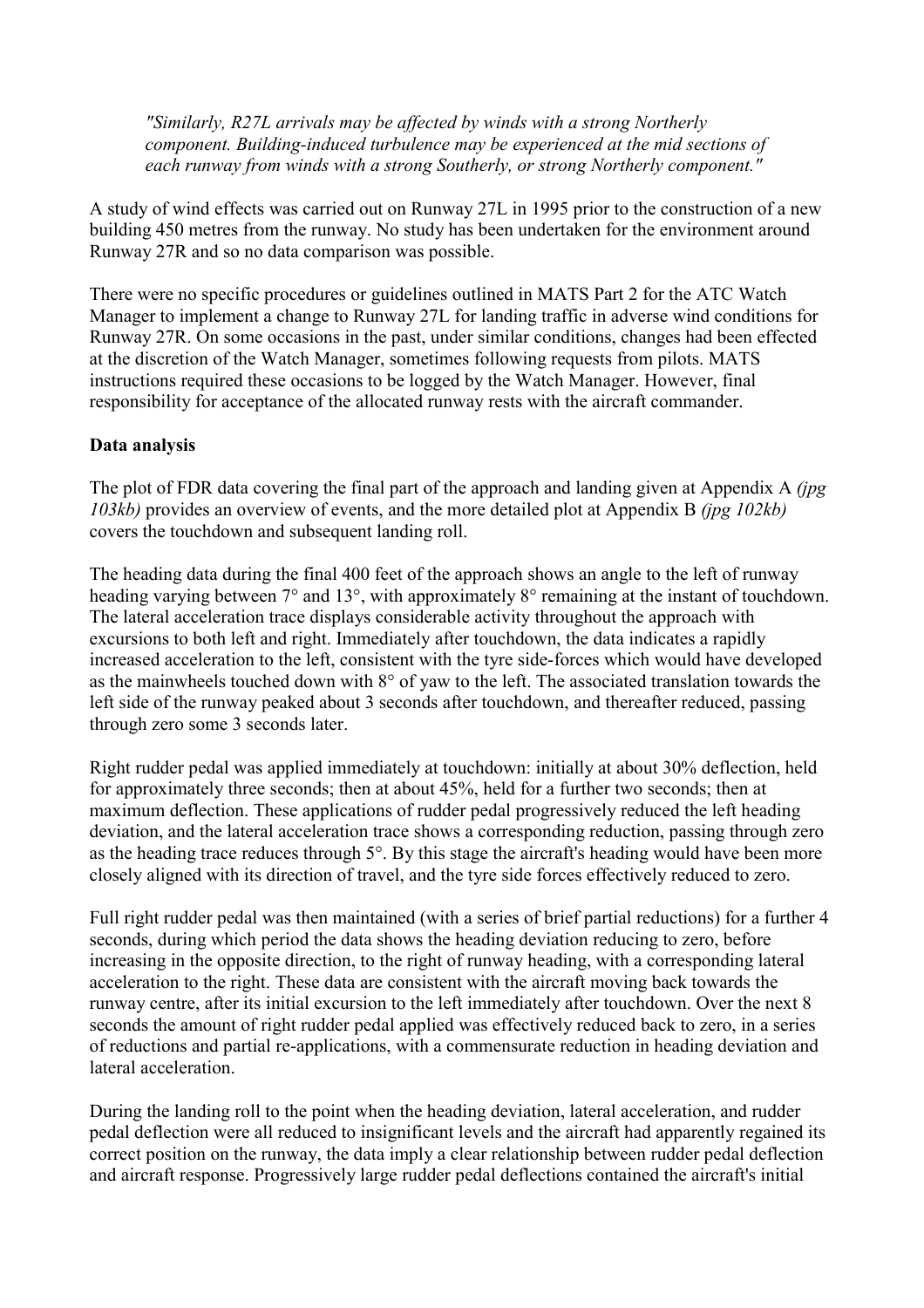excursion towards the left side of the runway, and then restored its correct position on the runway. The roll angle trend also followed the lateral acceleration in a manner which suggests that the roll angle was the result of inertial forces arising from accelerations of the aircraft's centre of mass in relation to the side forces being developed by the tyres: roll angle increasing to the right in response to a lateral accelerations to the left, and vice versa. Subsequent events, however, do not show such a clear relationship.

With the initial excursion to the left apparently having been contained and corrected, the data then shows a significant lateral acceleration to the right and, fractionally afterwards, there was the start of a rapid application of rudder pedal to the left, which reached a maximum of approximately 65% and was held for some 5 seconds. The acceleration to the right, however, reversed after about 2 - 3 seconds and ramped up sharply to the left, reaching a maximum of approximately twice the acceleration associated with the initial movement to the left after touchdown. As this acceleration to the left was building rapidly, the rudder pedal was reversed: initially to about 50% deflection to the right, which was held briefly before being reduced over the next 4 seconds; then being increased rapidly to 100% right rudder pedal, which was held until the lateral acceleration reduced back through zero some 6 seconds later. During the initial phase of this period, starting with the lateral acceleration to the right and extending throughout the period of left rudder pedal application, the heading swung initially to the right before reducing back to regain the runway heading at about the stage when the rudder pedal deflection was reversed from left to right; thereafter, the heading deviated rapidly to the left, reaching a maximum of approximately 30° left of runway heading before being contained, and reduced to 15° by the time the aircraft came to rest.

Neither the initial brief acceleration to the right, nor the heading deviation to the right, appeared to have been initiated by control inputs, and the roll to the right appeared to have started to increase slightly in advance of the lateral acceleration, unlike the preceding stages of the landing when the roll angle appeared to have followed lateral acceleration with a small lag.

## **Conclusion**

On the available evidence, it would appear that whilst carrying out a landing on the margins of permitted cross wind limits, and after the crew had contained successfully an initial veer to the left on touchdown and were in the process of correcting an apparent subsequent swing to the right, the aircraft was caught by a sudden gust which effectively reinforced the corrective rudder pedal being applied at that time, resulting in a violent over-swing to the left. Despite reversal of the rudder pedal, ultimately to 100%, the yaw rate to the left could not be contained, directional control was lost, and the aircraft departed the paved surface.

## **Discussion**

In this incident despite turbulent conditions, a safe touchdown was made. The crosswind component of the reported wind remained within the aircraft limits endorsed by the manufacturer and used by the operator. However, there may be a significant difference between a reported wind and an actual wind as a result of short-duration gusts and local effects.

The loss of control occurred after touchdown. It seems likely that a critical wind change occurred just as the aircraft was transitioning from the speed at which full rudder would be effective to that at which some input from the tiller or possibly differential braking would be required. As the aircraft swung to the left, the nosewheel was at its limit of adhesion and the only further corrective input available would have been differential braking. The crew had not practised this technique and